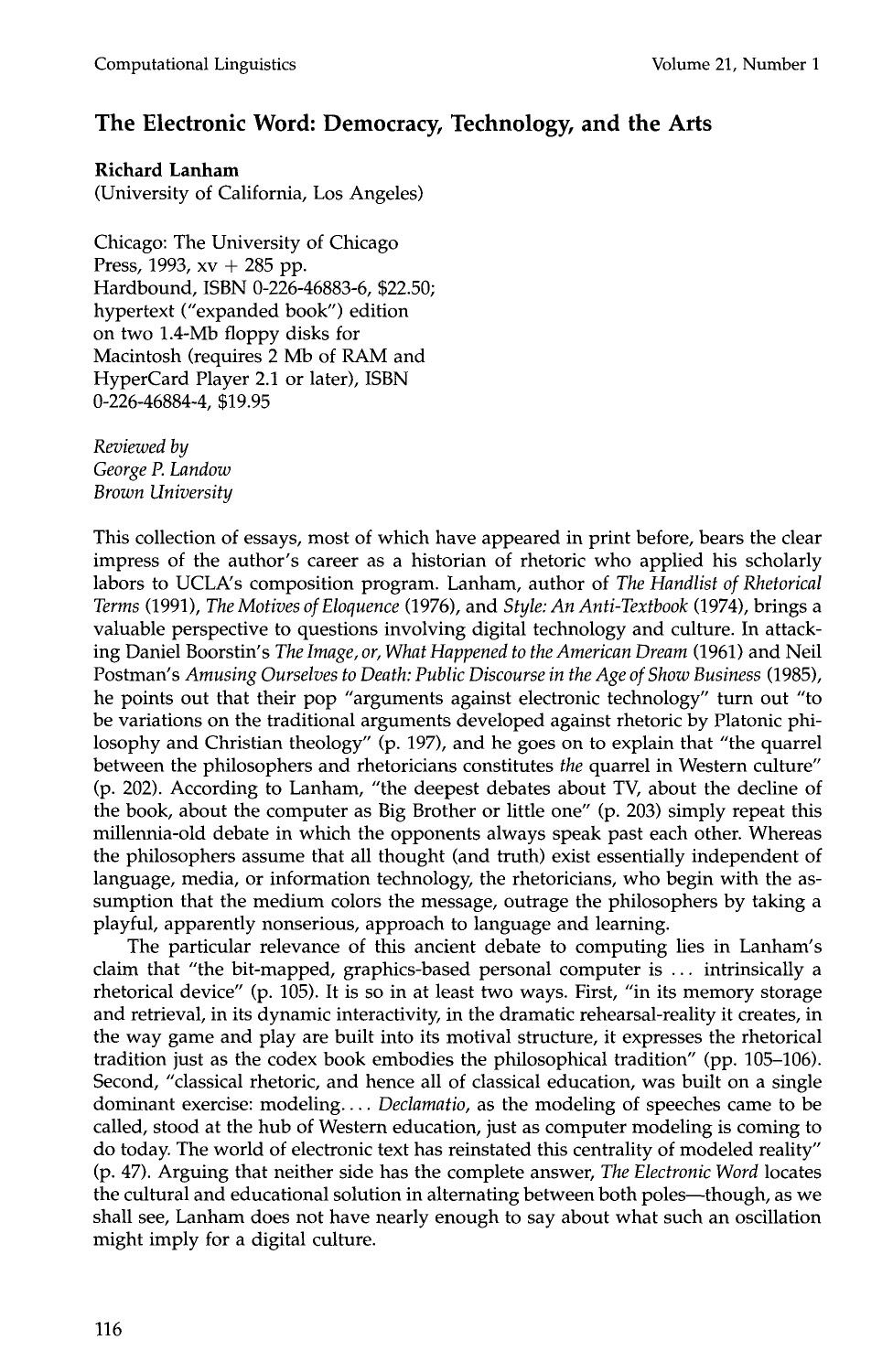Throughout this volume, Lanham argues convincingly for his interpretation of education, computing, and our culture's primary opposition of rhetoric and philosophy. In addition to its main approach, which I find valuable and necessary, *The Electronic Word* has many other good points—not the least of which is its generally clear, strong, often witty writing. Similarly, Lanham's judgments of postmodernism and poststructuralism, like his explanation of McLuhan's importance and the hostile reception his ideas have encountered, make valuable contributions to our understanding of the political and cultural implications of information technology.

I do not wish to take away from these considerable accomplishments by pointing out that *The Electronic Word* also strikes me as a deeply flawed book. Whenever Lanham strays from his areas of greatest competence—the battle between rhetoric and philosophy and the broader implications of digital textuality for culture his discussion becomes unnecessarily vague. Of course, part of the problem derives from the book's origins: of the ten essays that make up *The Electronic Word,* seven have previously appeared in print, and of these, several take the form of review articles that perhaps made greater contributions at their appearance than they do in the present volume. These origins do much to explain the volume's unevenness and repetitions.

They do not, however, explain, or explain away, the impressions of unfairness and even mean-spiritedness toward other writers in the field that Lanham too often conveys. A knowledgeable practitioner of rhetoric, he commands the particular art of creating what Aristotle termed ethos (or credibility) by presenting himself as a rational, urbane authority who can be counted on to judge with knowledge and fairness. Lanham certainly succeeds with some of those who do not know the literature very well--a fact apparent from the book-jacket blurb in which a Donald McClosky gushes about his originality. In fact, there exists a substantial literature that discusses McLuhan, digital textuality, culture, and related topics that Lanham either does not know or fails to acknowledge.

When he does recognize the existence of some others in the field, such as Jay David Bolter, Alvin Kernan, and Gregory L. Ulmer, he treats their writing inadequately and at times very unfairly. For example, Bolter's fine volume, *Writing Space: The Computer, Hypertext, and the History of Writing* (1991), like Michael Heim's *Electric Language: A Philosophical Study of Word Processing* (1987), anticipates all of Lanham's points about the nature of electronic textuality--something one would never learn from Lanham's text. Similarly, although Lanham may fairly criticize Alvin Kernan's *Death of Literature*  (1990), he never credits that author's brilliant *Printing Technology, Letters, and Samuel Johnson* (1987) with anticipating many of his own recognitions about print culture.

Lanham also writes very condescendingly of Ulmer, something I find particularly ironic for two reasons. First, most of the ideas of collage in Lanham's second chapter, "Digital rhetoric and the digital arts," have been anticipated by Ulmer's essay, "The object of post-criticism," (1983). More important, his condescending remarks on *Teletheory: Grammatology in the Age of Video* (Ulmer 1989) show that he really does not understand that Ulmer has, to a very large extent, answered Lanham's own call for a writing that permits oscillation between philosophy and rhetoric, style and truth.

The explanation of Lanham's inability to see the implications of Ulmer's work for new kinds of reading and writing lies in his readily apparent lack of first-hand experience of hypertext and other digital media. In his own terms, he holds too firmly to the rhetorical pole rather than, as he advises, oscillating between that and philosophy, or, here, an actual experience of that of which he writes. I find such omissions particularly odd for someone so involved in the teaching of discursive writing. He tells us he has run a program in composition for seven years, and the annual conferences on computers and composition offer examples and experiences of teachers in the field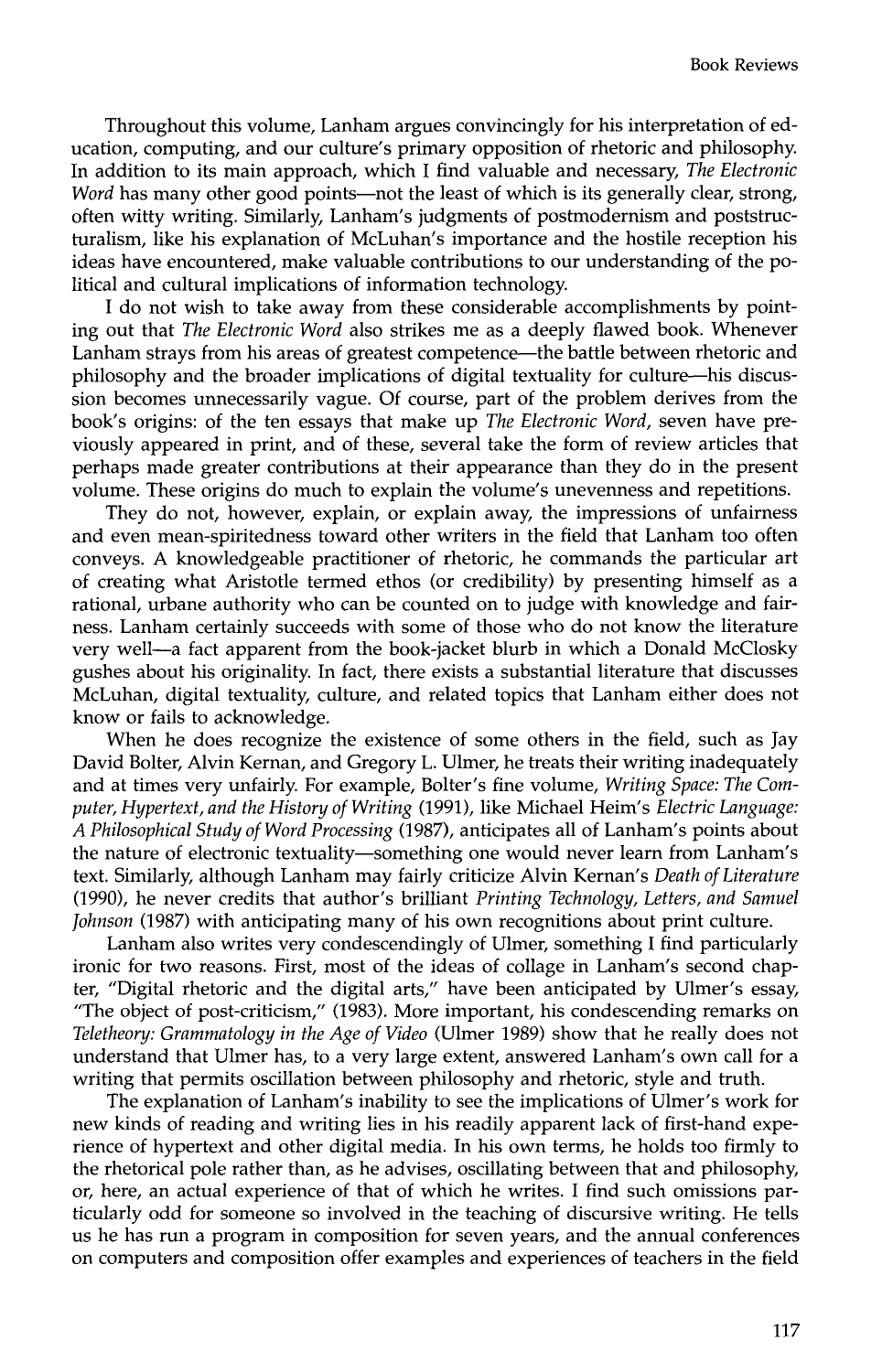using hypertext for teaching composition. Like many others, he seems to prefer writing about the educational possibilities and cultural effects of unexamined systems and documents, rather than expending the effort to look at them and see their potential effect first hand.

In fact, his remarks on hypertext seem remarkably vague for a book published in 1993, a time by which literally hundreds of published and research hypertext systems had become available, applied to educational matters, and used for creating fiction and art. His treatment of Bolter seems particularly strange given that he is one of the developers of Storyspace, a leading hypertext system, the existence of which Lanham seems entirely unaware. *(Guide* and *HyperCard,* for Lanham, seem to constitute the sum total of hypertext.)

His lack of experience with digital textuality leads to my greatest disappointment with *The Electronic Word--its* failure to apply the author's expert knowledge of rhetoric developed for use in oral, manuscript, and print cultures to electronic media. Before Lanham published the first of these essays, many of us had been calling for a rhetoric and stylistics suited to electronic writing. In hypertext, for example, the writer needs to work with (and in some cases against) individual systems to provide the reader some means of orientation and navigation in e-space. At the very least, we need rhetorical devices of departure and arrival—means of informing readers where links might take them and why they have arrived at (or opened) particular documents. Chapter after chapter, I kept waiting for the man who has written books on the history and practical application of rhetoric to apply his specialist's knowledge to the electronic word. He never did.

Not surprisingly, therefore, the electronic version of *The Electronic Word* proves a mixed bag, but, like the print original, worth a look. Lanham (or his publishers) use the Voyager Expanded Book system, which is built on top of HyperCard 2.0, and this system (unlike the multimedia version that Voyager created for the brilliant CD-ROM *Who Built America?),* here produces what is essentially an electronic book rather than a true hypertext. In other words, although the e-version contains expected features of an electronified text, such as efficient full-text search, annotation, and bookmark mechanisms, its other explorations of the capacities of this new kind of textuality seem trivial. Almost all of the added material occurs near the beginning of the text--and as an electronic book with an axial structure, it does have a beginning—and these add-ons tend to take the form of "look what you can do with computers!" Yes, you can include, as Lanham has, digitized sound in which the author talks to you, but Lanham does not consider the implications, the costs and benefits, of such incorporation of sound in alphanumeric text. Yes, you can also have animation sequences to show how e-text can be reconfigured, and Lanham does a bit better with the implications of these, but he makes no fundamental revisions of his text for its electronic translation. He does not, as one might expect, link together some of the repetitions or convergences in the separate chapters, nor does he cut and reshape the text to take advantage of digitized text.

Lanham has produced a clear statement of some of the basic implications of digital textuality for the humanities. His placement of contemporary debates about culture, computing, and education within a debate that has continued for two-and-a-half thousand years should prove of special value to those, particularly scholars in the humanities, who remain fearful of recent information technology. Unfortunately, the author's failure to extend his knowledge of rhetoric to hypertext and other forms of digital textuality makes *The Electronic Word* more of a failed opportunity than a prophetic vision.